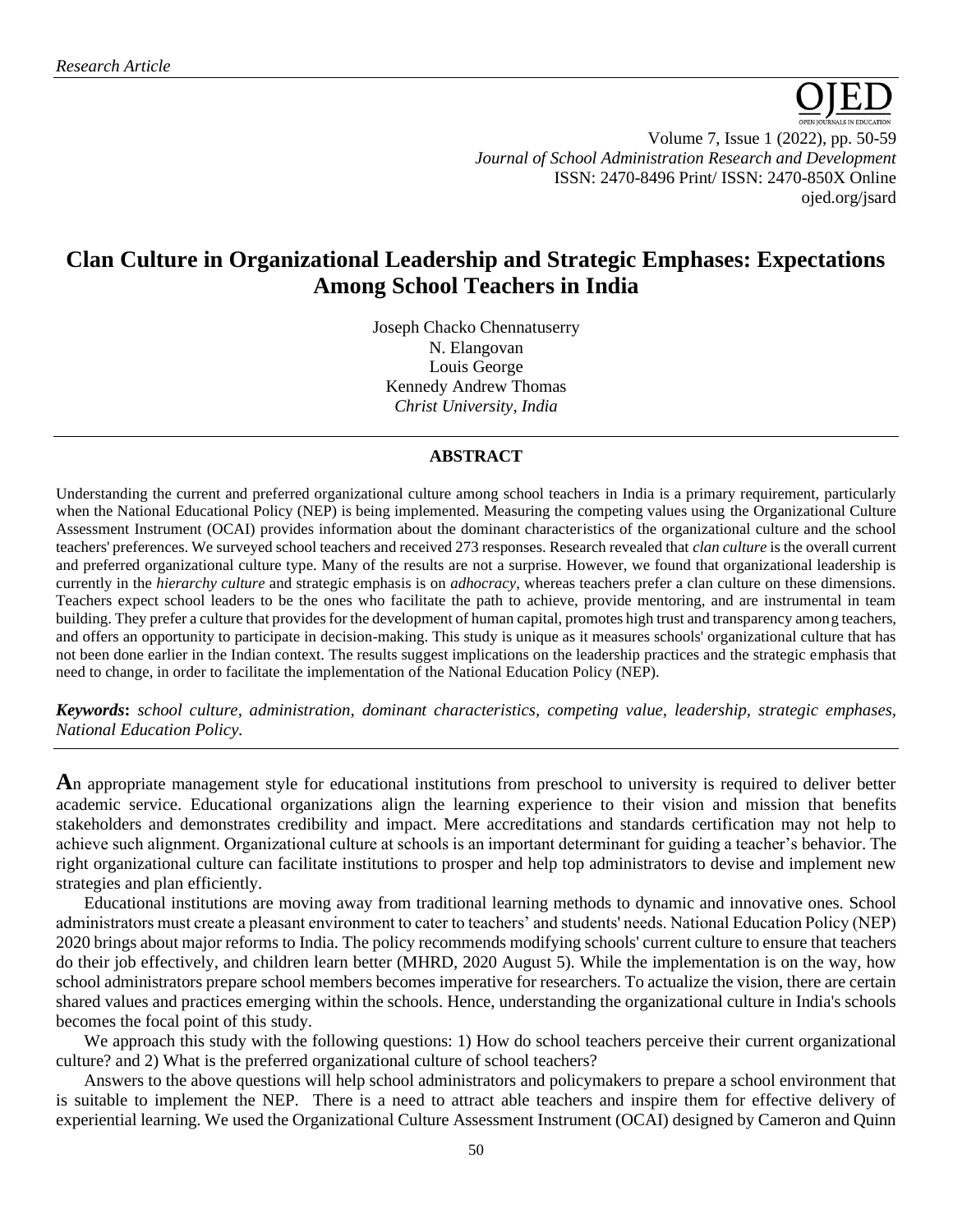(2006) to measure the current and preferred culture on six dimensions: (a) dominant characteristics, (b) organizational leadership, (c) management of employees, (d) organizational glue, and (e) strategic emphasis and criteria for success. The data was collected from school teachers. The outcome of the study highlighted the difference between the preferred culture and the prevailing culture. Among the competing values, the results throw light on the dominant culture in schools. The results are discussed in the context of future school education under the NEP and compared with the outcome of the studies in different contexts.

## **LITERATURE REVIEW**

Organizational culture is recognized as a significant factor in deciding the triumph of educational institutions. Hence, organizational culture has drawn the attention of practitioners and managers, who examine culture in multiple contexts and how it can change workplaces to be more consistent and productive. Schein (1984) considers organizational culture as the pattern of basic ideas invented, discovered, or formulated by a set of people in learning to adjust with external adaptations and internal integration. The practices or ideas that have been thought of are to be treated as valid and hence, to be transferred to new members as the best way to perceive, think, and feel about a particular organizational aspect (Beytekin et al., 2010).

In academic institutions, culture is perpetuated by the socialization process of teachers when they sense an institution's common values, practices, and acceptable behaviors in schools. "An organization's culture is reflected by what is valued, the dominant leadership styles, the language and symbols, the procedures and routines, and the definitions of success that make an organization" (Cameron & Quinn, 2006, p. 17).

In evaluating organizational culture and effectiveness, many models are available. Some models emphasize an organization's dimensions such as human resources open attributes, systemic process or rational objectives, and more complex dimensions (Jung et al., 2009). One such framework is the Competing Values Framework (CVF) of Quinn and Rohrbaugh (1983), which pursues to manifest the dormant values in an organization and how they can be applied as organizational change drivers. Cameron and Quinn (2006) recognized four cultural types based on CVF that represent the basis of organizational core values.

As per Cameron and Quinn (2006), hierarchy culture is demonstrated by internally focused and stable organizations, while clan culture is expressed through flexible organizations. Market culture is also exhibited by externally focused and stable organizations, whereas adhocracy culture is through externally focused and flexible ones. Hierarchy culture is defined to be a highly formal and structured workplace. Clan culture brings in a very harmonious workplace in which there is a lot of communication at the personal level and the whole ambience is that of an extended family.

The result-oriented organization and the primary focus on getting the job done are defined as arriving at a market culture. An organization, considered as an entrepreneurial and dynamic place to work in, is thought to have an adhocracy culture.

In the 21st century, educational institutions are challenged with their constancy, sameness, or status quo, unlike in the past. Stability is no more viewed as healthy and organizations are challenged to become dynamic to stay afloat about changes and transition, which generally characterize the education system (Cameron & Quinn, 2006).

The study by Van der Vyver et al. (2014) aimed to investigate the organizational culture observed in schools and its relationship with academic achievement. Using observation and ethnographic semi-structured interviews, the researchers conducted a study among school principals, students, and teachers. The research found that intangible elements such as beliefs, understanding, philosophy, mission, vision, objectives, ethos, values, and norms were important for the performance of the schools. The visible elements, such as verbally manifested behavior patterns like stories, heroes/ heroines, curriculum, rules, and regulations, created a difference between performing and poorly performing schools. Expressions through behaviors, such as rituals, celebrations, traditions, discipline, leadership orientation, style of the manager, and behavior of individuals and teams, were found to be a priority. Also, visual manifestations such as infrastructure, symbols, and school uniforms played an important role.

To gain insights into organizational culture in public and private higher education institutions in Malaysia, a study by Ramanchandran et al. (2011) found that all the universities, both private and public, had moderate culture, which is considered to be a normal culture for successful institutions. They found that market and adhocracy cultures are common in public institutions. Public and private institutions were generally high on hierarchical dimensions. Public institutions have more clan culture, whereas the private ones have market culture because they are dependent on the market for their income.

Nieman and Kotze (2006) aimed to explore the influence of some school leadership practices and organizational culture in schools against the background of the dysfunctional ones in South Africa during and after the apartheid. Secondary and primary school principals of 30 schools were the subjects of the study. The research found that principals applied five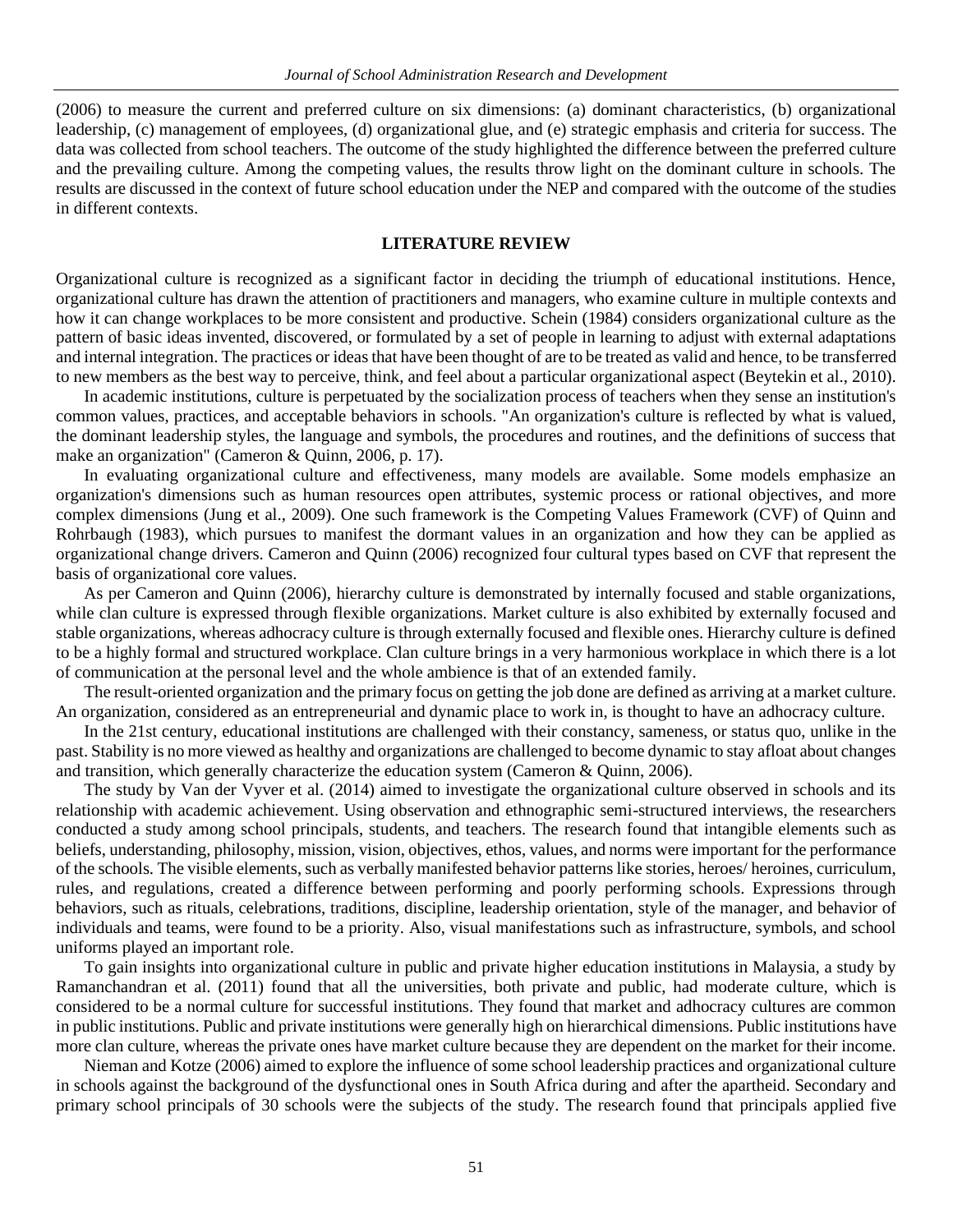leadership practices such as 1) challenging the process, 2) inspiring a shared vision and sociability, 3) enabling others to act, 4) modelling the way, and 5) encouraging the heart were instrumental in developing organizational culture.

Nazir and Lone (2008) attempted to validate Denison's Model of Organizational Culture and effectiveness in the Indian setting. Their study concluded that culture is linked with organizational effectiveness and that performance is related to the cultural characters of involvement, consistency, adaptability, and mission.

Dedoussis (2004) took a unique approach of direct observation experience in real time and research related to the crosscultural comparison of organizational culture in different universities in Japan and the Arab world. Basing the research on Schein's conceptualization of organizational culture at three levels of surface manifestations, values, and basic assumptions, the author found that some values are common in the universities under study. All of them showed a bureaucratic culture with aspects of stability, predictability, formality, and rule orientation. Further, in all the three universities, there were elements of clan culture, while in one university, market culture was found.

A study on the perceptions of teachers and students on instructional innovation in Chinese universities and its link to organizational culture by Zhu and Engels (2014) raised two hypotheses. One was that there is a relationship among organizational culture, teachers' and students' perceived need, and receptiveness to instructional novelties in higher education. The other said that there is a connection of organizational culture with the execution of instructional revolutions in higher education. The study, conducted in six universities, proved that educational innovations and the institutions' culture are strongly related. Goal orientation and collegial relationship aspects of organizational culture were the most significant factors for practicing instructional innovation.

The perception of vocational students and teachers in Russia, China, and Iran regarding schools' culture and the most probable employers was collected through a survey. Students and teachers from China and Russia think that their institutions have a clan culture, and they would like to strengthen it. Vocational students of Iran judge the culture of efficient businesses more effectively than teachers who seek to maintain the unquestioned pervasiveness of hierarchy and minimize innovativeness, which prevents vocational schools' organizational socialization (Zakharova et al., 2020).

[Berkemeyer](https://www.researchgate.net/scientific-contributions/Nils-Berkemeyer-56282628) et al. (2015) developed an instrument OCAI-SK based on OCAI by Cameron & Quinn (2006), which assessed adhocracy, clan, hierarchy, and market as the four cultural types. The results from 40 schools showed a majority of them possessing a clan culture and very few being adhocratic. Based on this, a hypothesis was generated that schools in Germany are internal-process oriented, while they are organizationally flexible owing to their governmental embedment. The small reliability values and occurrence of the adhocracy culture could raise questions of whether educational institutions are innovative or ready to take risks.

Kheir-Faddul et al. (2019) investigated the principals' perceptions of their values and the type of organizational culture in their schools in the Druze sector in Northern Israel. The results showed that clan culture is the most dominant, followed by market culture and adhocracy culture. The principals were found to work on two kinds of values. The first one was the Druze values related to telling the truth, saving traditions, and respecting others' honor and dignity. The second involved universal values involving respect, order, loyalty, inclusion, understanding others, fairness, flexibility, commitment, consistency, forgiveness, honesty, professional ethics, responsibility, setting limits, striving for excellence, teamwork, tolerance, trust, good intention, the ability to give, the equation between giving and taking, affiliation, and the importance of the group.

Muijs (2011) researched the Delhi National Capital Region's management institutions' organizational culture and identified the gap between the present and favored organizational culture of these institutions. The study found that the internal process model is the most dominating organizational culture in the Delhi National Capital Region.

Ponnuswamy and Manohar (2014) investigated the organizational knowledge performance results based on the awareness of learning organizational culture in teachers from 20 Indian higher educational institutions. They confirmed that when an organization develops a learning culture, its performance improves at the individual, team, and organizational levels.

A study by Banerjee (2014) in central and state universities in Delhi found that bureaucratic and autocratic culture prevails in the central universities, whereas technocratic and entrepreneurial culture pervades state universities. Effectiveness was found high in both kinds of universities. It also confirms the positive connection between organizational climate and culture and effective team building.

Raj et al. (2019) found that gender and differences in school type affect the four cultures and happiness. They found a positive association between central government school teachers' clan culture and happiness, while there are negative correlations between state and private school teachers. Adhocracy was found to have a negative association with the happiness of central government and private teachers. A positive association was found among teachers of state schools. The results disclosed that school type and clan culture significantly influenced teachers' happiness of both genders.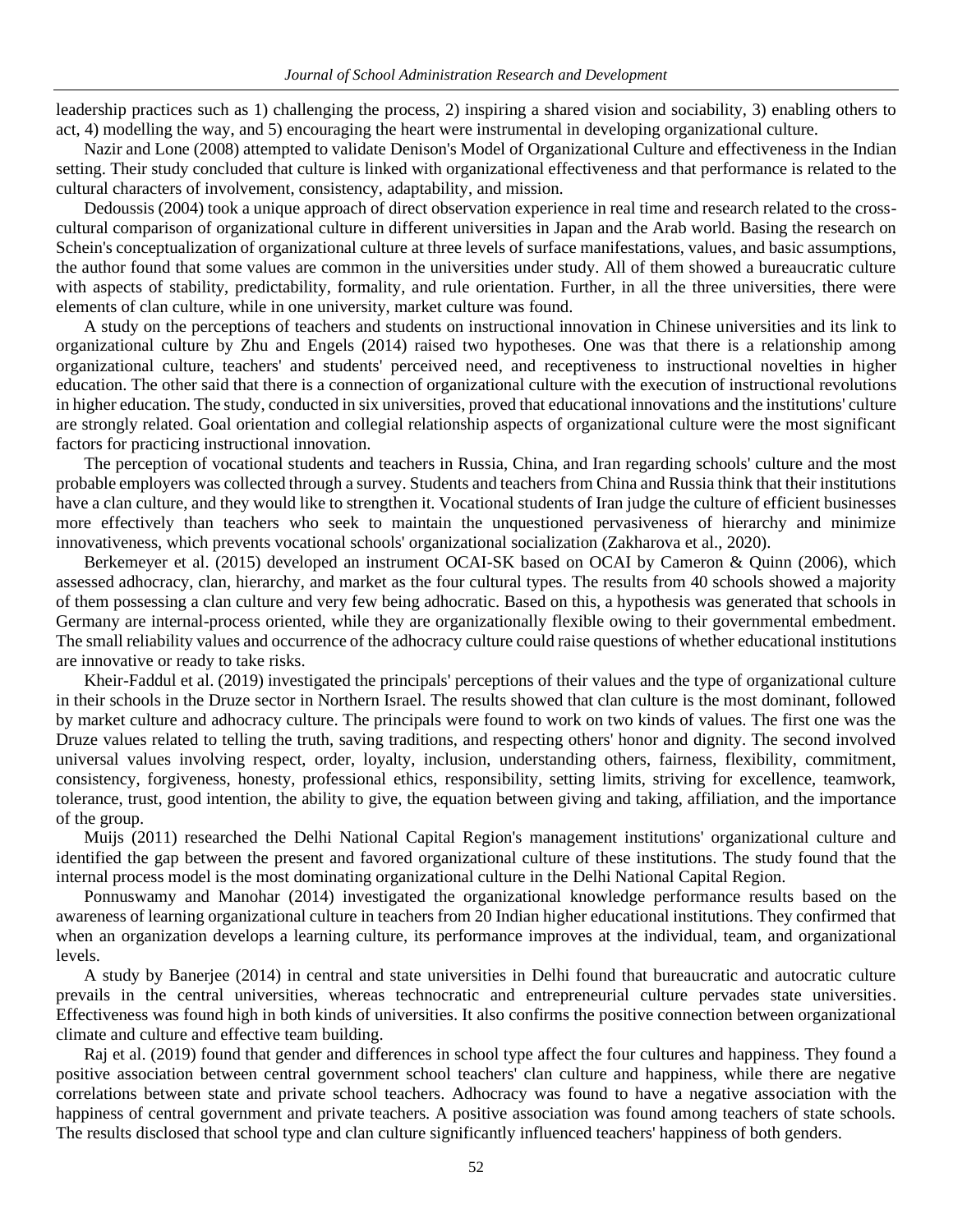Fralinger and Olson (2007) explored the concept of culture at the university level. OCAI was employed to find how the culture of departments influenced the student's perceptions, thoughts, and feelings. The OCAI identifies the current as well as preferred future organizational culture. It helps to identify and initiate organizational cultural changes that institutions develop as they progress. A positive correlation was found among students' perceptions of departmental culture and the department and university's overall mission, goals, and objectives.

A school's organizational design, structured around empathy, was created by Roy (2020) from a study that explored the role of empathy in developing a school's organization. The study had two major objectives: (a) to create and authenticate a model of school organizational culture, which is empathy-driven and (b) to create a valid and consistent tool to quantify organizational empathy in Indian schools. The tool was further authenticated for convergent, discriminant, and simultaneous validity and led to a reliable and valid tool for measuring schools' empathy-driven cultures.

In recent years, attempts have been made to study higher educational institutions. However, there have been no attempts to study secondary schools' organizational culture. This interest focuses on understanding the phenomenon in a school environment and the performance of members of the secondary school. As educational leaders are challenged, a unique attempt is made to investigate secondary schools' organizational culture and examine how the staff can be involved in achieving clearly defined goals, encouraged by the administration. For the purpose of the study, six dimensions are interpreted in the context of secondary schools, which are presented in Table 1.

## **Table 1**

| Dimensions                      | Description                                                                                                                                                                                                                                                                                                                          |
|---------------------------------|--------------------------------------------------------------------------------------------------------------------------------------------------------------------------------------------------------------------------------------------------------------------------------------------------------------------------------------|
| <b>Dominant Characteristics</b> | Refers to the characteristic features of the environment and atmosphere prevailing across<br>secondary schools. This will include the nature of teamwork, feeling of belonging, freedom<br>for creativity, the potential to change, directed towards goals, facing competition, dependence<br>upon systems and stress on efficiency. |
| Organizational Leadership       | Refers to the perception of leadership style and approach that prevails across the secondary<br>schools.                                                                                                                                                                                                                             |
| Management of Employees         | Refers to how teachers are involved in consultation, participative decision making and<br>consensus in major decisions. Further, it refers to the managerial style and management<br>methods applied in secondary schools.                                                                                                           |
| Organizational Glue             | Refers to the methods adopted by secondary schools to build a sense of belongingness. It is a<br>bonding mechanism created by cohesion in teamwork, flexibility, rules, policies, goal<br>orientation among the team members. This is identified by loyalty, commitment,<br>entrepreneurship and competitiveness.                    |
| Strategic Emphasis              | Refers to what drives the secondary school's long-term strategy to build the human capital,<br>resulting in innovation, stability, competitive advantage, goals achievement, growth and<br>acquisition.                                                                                                                              |
| Criteria for Success            | Refers to how teachers are rewarded in secondary schools. It refers to what defines success<br>and who gets rewarded, promoted and recognized. The emphasis is on how success is defined<br>in secondary schools.                                                                                                                    |

*Description of OCAI Dimensions in the Context of Schools*

*Note. Source: Cameron & Quinn (2006)*

## **METHOD**

The study's purpose is to assess the organizational culture among secondary schools across certain selected institutions in India as understood by teachers and to learn about their perception of the preferred organizational culture. It is assumed that the teacher's awareness of the current and preferred culture is a prerequisite for driving organizational changes. It becomes easier to predict which measures of change will turn out to be effective. This helps the institutional leaders in deciding on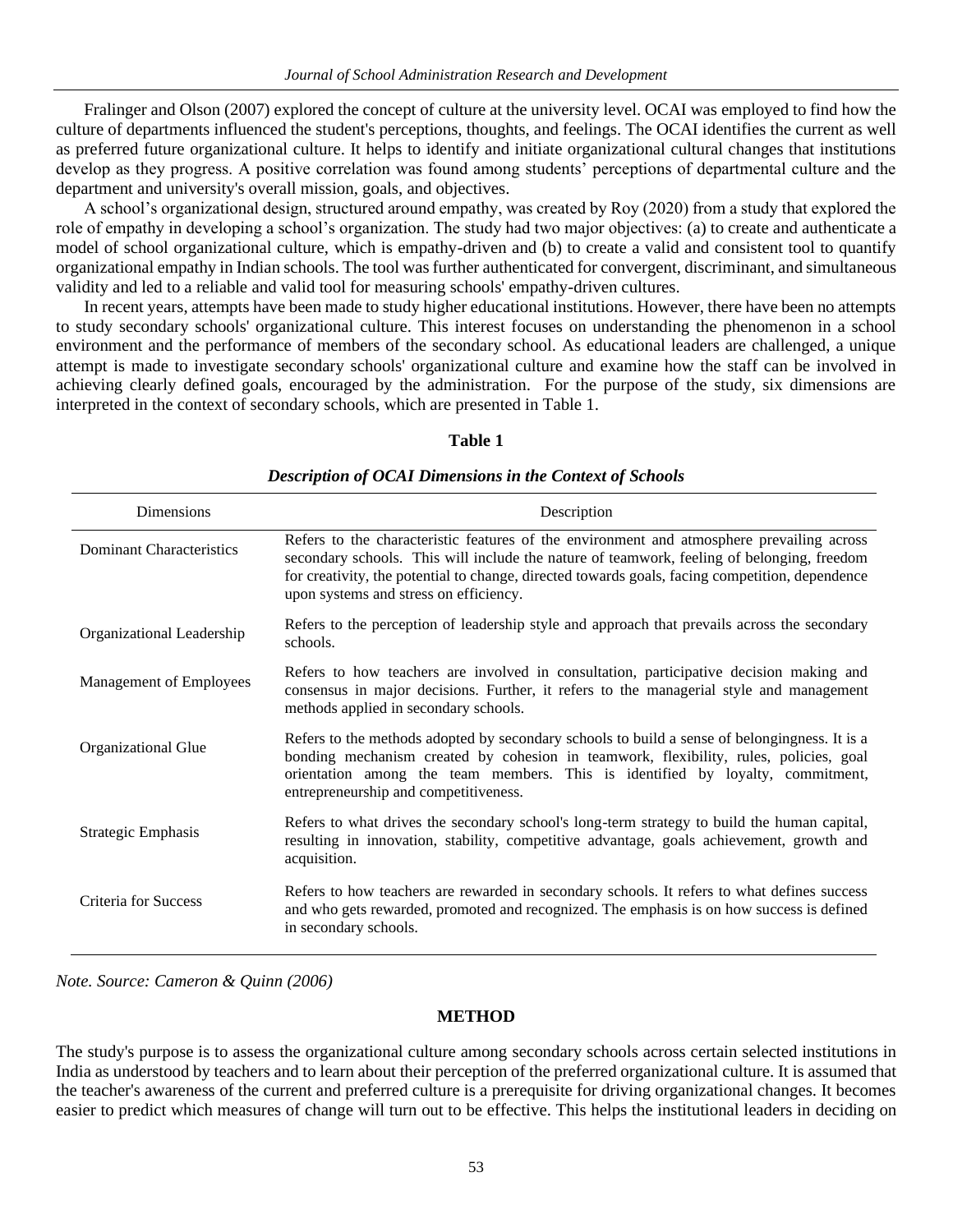strategies for planning organized changes. This process will enable the leaders to give a participatory feel to the teachers, overcome resistance to change, and convince them about the need for it.

We used the OCAI for this study. This instrument can measure four organizational culture types formed by the competing value in the day-to-day operations of an organization's work (Cameron & Quinn, 2006). The instrument has six dimensions: 1) dominant characteristics, 2) organizational leadership, 3) management of employees, 4) organizational glue, 5) strategic emphases, and 6) criteria of success. Each of these dimensions has four statements reflecting the four types of culture: (a) clan, (b) adhocracy, (c) market, and (d) hierarchy. Respondents were requested to distribute 100 points among the four. The respondent assigned more points to the truer statement and fewer points to the statement that didn't reflect their organization. The instrument has two columns in which one will captured their current culture and the other the preferred future culture. The gap between the two indicates the direction of change expected by the teachers.

Data was collected from teachers participating in faculty development programs (FDP) conducted for India's central and southern states. Teachers from Bhopal, Bengaluru, Cochin, and Koduveli participated in workshops in Bengaluru, and others participated in the FDPs organized at Udupi, Mangalore. Teachers were invited to volunteer for the survey. Altogether 273 teachers filled the questionnaire.

## **RESULTS**

This section examines the data using paired sample t-tests to check the significant difference between the current and preferred culture on all the dimensions and the overall scores. We used IBM SPSS 26 for the analysis. The difference between the current and preferred culture using the overall score is presented in Table 2. The table reports the aggregate of the points distributed to the four types of culture in each dimension. The same is calculated for *current* and *preferred* culture scores. The mean difference (diff) is presented along with the critical ratio (*t*-value) and its significance values (*p*). The *p*values reveal if there is any significant difference between the now and preferred culture.

#### **Table 2**

|        |        | Current Preferred Diff                    |  |                            | $SD$ t df |     |      |  |  |
|--------|--------|-------------------------------------------|--|----------------------------|-----------|-----|------|--|--|
| Clan   | 28.253 |                                           |  | 30.145 -1.781 30.042 -.974 |           | 269 | .331 |  |  |
|        |        | Adhocracy 23.056 24.118 -.310 8.297 -.615 |  |                            |           | 270 | .539 |  |  |
| Market |        | 22.971 22.484 .422 11.926 .582            |  |                            |           | 269 | .561 |  |  |
|        |        | Hierarchy 25.207 23.589 .548 9.859        |  |                            | .914      | 269 | .362 |  |  |

#### *Difference Between Current and Preferred Culture*

Table 2 shows that the *t*-value is insignificant with *p*-values higher than .05 for all culture types. There is no significant difference between the current and the preferred culture reported by the school teachers. Clan culture was found to be most reported both in current and preferred ones. The market culture was reported as the least in both cases. The results also highlight that teachers prefer a lower market and hierarchy culture. The results don't surprise and are similar to previous studies, which say that schools have the clan culture, and it is also the most preferred type of culture in schools and various other organizations (Berkemeyer et al., 2015). Therefore, we further analyzed the data dimension wise

The difference between the current and preferred culture on all the six dimensions is presented in Table 3. On the dominant characteristics, clan culture is highest in both now (28.13) and preferred (30.28) culture. However, there is a significant increase in the number of respondents preferring clan culture  $(t = -3.104, df = 270, p = .02)$ . There is a significant decrease in respondents preferring market ( $t = 2.309$ ,  $df = 270$ ,  $p = .022$ ) and hierarchy culture ( $t = 3.270$ ,  $df = 270$ ,  $p =$ .001).

The results in Table 3 show a variation in organizational leadership, in which the current culture is reported to be hierarchy (28.89) and preferred culture is clan (27.54). There is a significant increase in the preferred clan (*t* = -3.253, *df* = 270,  $p = .001$  and adhocracy ( $t = -2.990$ ,  $df = 269$ ,  $p = 0.003$ ) cultures. Contrarily, there is a significant decrease in the preferred hierarchy culture  $(t = 3.428, df = 270, p = .001)$ .

Clan culture is reported under the management of employees for both now and preferred culture, and there is no significant difference either  $(t = -1.815, df = 270, p = .71)$ . Significant increase is seen in the preference of adhocracy culture  $(t = -2.212, df = 269, p = .028)$  and a significant decrease in the market culture  $(t = 2.743, df = 270, p = .006)$ . The clan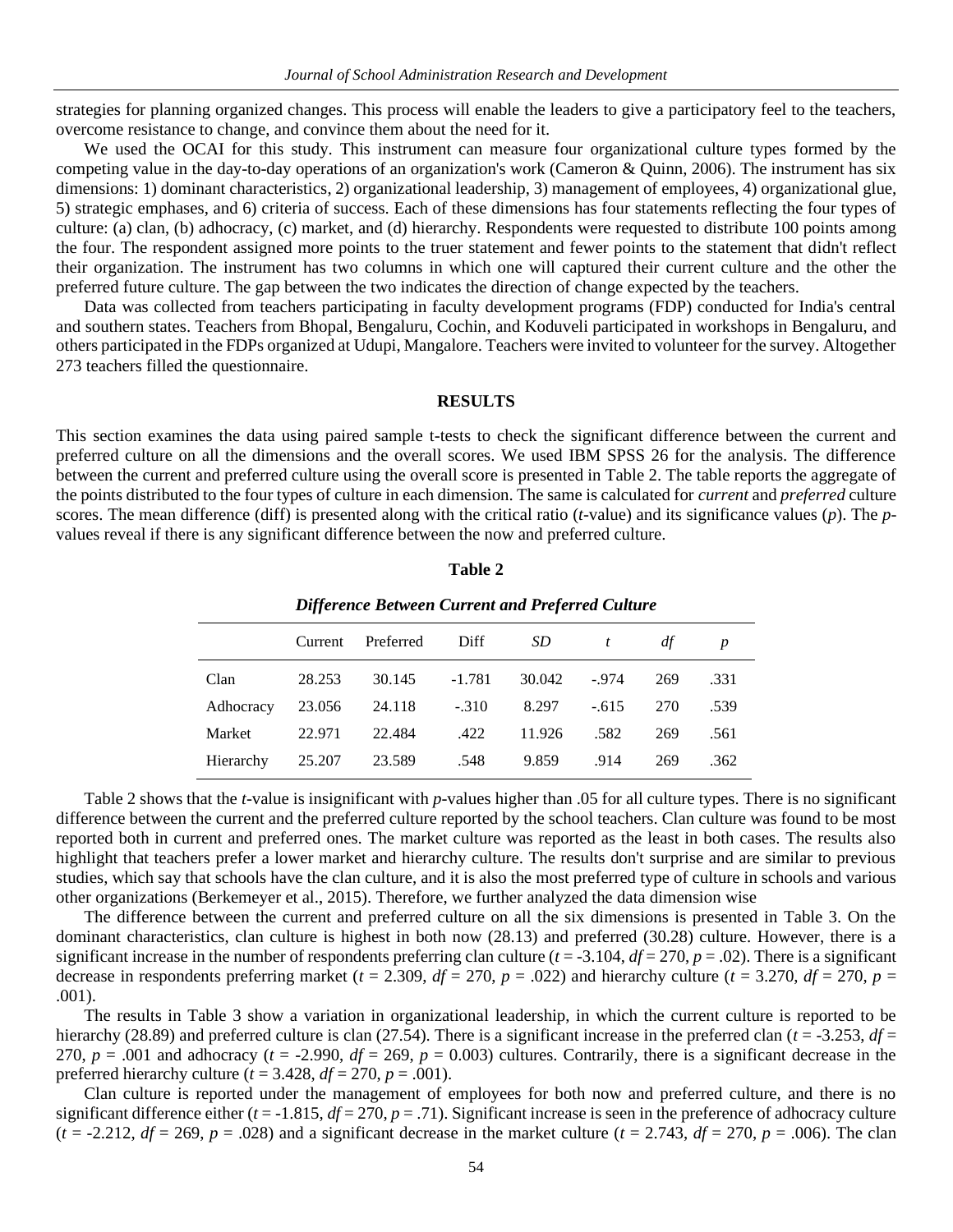culture is reported to be the now (27.42) and preferred (29.58) culture on the organizational glue dimension. However, there is a significant increase in the preference of clan  $(t = -3.497, df = 270, p = .001)$  and even adhocracy  $(t = -4.168, df = 269,$  $p < .000$ ) culture. Contrarily, there is a significant decrease in preference to hierarchy culture ( $t = 4.875$ ,  $df = 269$ ,  $p < .000$ ).

Another staggering finding that was observed from the result is under the dimension of strategic emphases. The current culture is reported to be adhocracy (26.38), and the preferred one is the clan culture (28.53). However, there is no significant difference between the now and preferred cultures except for hierarchy culture. There is a significant decrease in the preference towards hierarchy culture ( $t = 3.687$ ,  $df = 270$ ,  $p < .000$ ).

Clan culture is the current (30.89) and preferred (32.61) culture under the criteria of success. The results also reveal an increase in the preference towards clan culture although it is not significant  $(t = -0.970, df = 29, p = 0.331)$ . However, there is no change in the order of cultural values reported for now and preferred culture.

### **DISCUSSION**

Analysis of the data indicates that secondary school teachers describe their dominant overall current and preferred culture as a *clan*. This isn't a surprise because the clan culture is the most preferred in schools (Kheir-Faddul et al., 2019). The authors of the framework themselves prescribe that the clan culture is suitable for the education sector (OCAI online, n.d.). Teachers feel a sense of belonging to schools as their own place and as the next home or an extension of their family. They share a lot with each other in the workplace. In the competing value matrix, the clan culture is the *collaborate* quadrant. The focus is mainly on human development, empowerment, and commitment (Cameron et al., 2006). Teachers prefer to work with others as if in a family environment. They perceive their leaders as mentors and perhaps even as parent figures. The organization is held together by loyalty and tradition. The commitment towards the institution is high among teachers.

Contrary to the previous studies, the second most dominant current culture was found to be the *hierarchy* culture. There is an increased preference for clan and adhocracy culture and a decreased preference towards market and hierarchy culture. However, not much difference between the current and preferred cultures have been found as indicated by the studies of Maria et al. (2017).

The teachers assessed the current culture as a clan for their institution's dimensions, such as dominant characteristics, management of employees, organizational glue, and criteria of success. There was an overwhelming preference for clan culture in these dimensions. Teachers reported hierarchy culture for current organizational leadership and adhocracy culture with regard to strategic emphases. They tended to prefer clan over hierarchy in organizational leadership and clan over adhocracy under strategic emphasis.

This needs to be discussed in light of the NEP introduced by the Indian government. NEP focuses on overhauling the curriculum and adding thrust in experiential learning and critical thinking. The new policy formalizes pre-primary school education. Currently, the empowerment of teachers leading to quality and motivation is not at the desired level. There is a need to retain the existing culture and attract the best teachers to enter the profession. A better service environment and school culture are important to inspire teachers and work efficiently (MHRD, 2020).

The clan culture provides a friendly work environment, and the teachers share a lot. They feel themselves to be part of a large family and show much involvement (Cameron & Quinn 2006). This culture will be particularly required for the teachers to deliver experiential learning to the students efficiently. Teachers work as a single team and have a consensus on many aspects. Collective wisdom comes out of the relationship with minimal conflict. These factors show that clan culture can facilitate better implementation of NEP. Though the study indicates that the current culture is *clan*, the results indicate a further need to increase it.

The study found that the current leadership is hierarchical, focusing on mere managing and controlling the resource constraints through organization and coordination. Acquiring and optimizing resources is a strategic emphasis. Innovation and new challenges help to try new ways and corner opportunities for growth. Here the expected outcome is efficiency rather than effectiveness. This has put lots of pressure on teachers to perform administrative duties beyond the core teaching work, which has reduced their motivation and commitment (MHRD, 2020).

The school leaders with a clan culture behave as mentors and emphasize long-term human resource development. Teachers are empowered, and they engage with more commitment. This will address the concern that currently, there is lack of motivation among teachers. There is a need for leadership and strategic emphases to move towards clan culture to achieve the educational vision of the NEP. The organizational culture requirements for 21st-century education rely on teachers' continuous involvement. Teachers' effort for personal and professional development, focusing only on career enhancement, is insufficient. They will have to collectively contribute to the implementation and acceptance of change and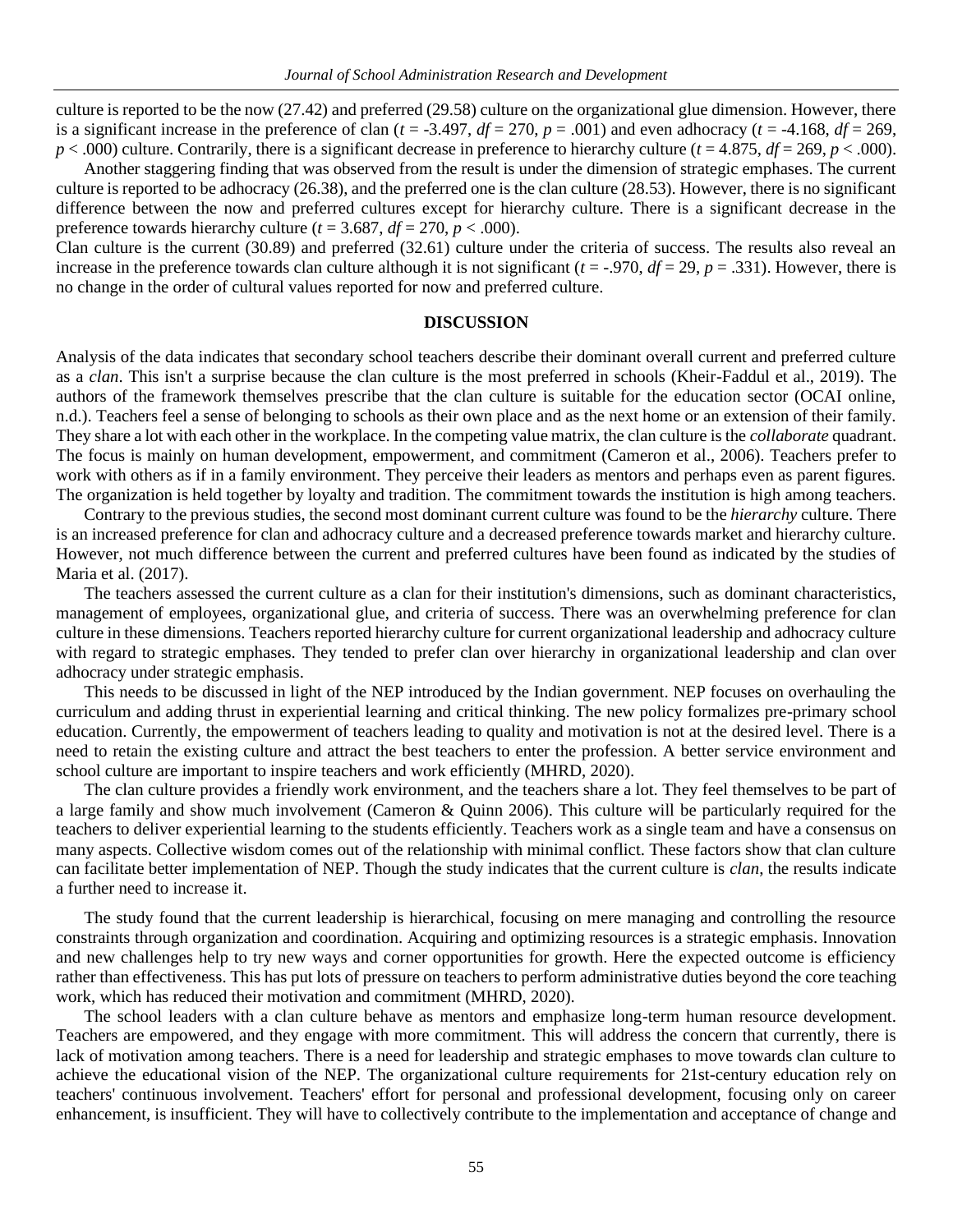participate in decision-making for quality outcomes. For this, an overall clan culture and leadership working towards empowerment and delegation is necessary.

## **Table 3**

|                               |           | Current | Pref  | Diff     | SD     | $\boldsymbol{t}$ | df  | $\boldsymbol{p}$ |
|-------------------------------|-----------|---------|-------|----------|--------|------------------|-----|------------------|
| Dominant<br>Characteristics   | Clan      | 28.13   | 30.28 | $-2.011$ | 10.665 | $-3.104$         | 270 | .002             |
|                               | Adhocracy | 23.24   | 24.20 | $-.967$  | 8.632  | $-1.840$         | 269 | .067             |
|                               | Market    | 24.73   | 23.34 | 1.410    | 10.048 | 2.309            | 270 | .022             |
|                               | Hierarchy | 23.08   | 21.24 | 1.944    | 9.751  | 3.270            | 268 | .001             |
| Organizational                | Clan      | 26.08   | 27.54 | $-1.749$ | 8.851  | $-3.253$         | 270 | .001             |
| Leadership                    | Adhocracy | 22.27   | 23.90 | $-1.522$ | 8.366  | $-2.990$         | 269 | .003             |
|                               | Market    | 21.43   | 21.36 | .186     | 10.173 | .300             | 268 | .765             |
|                               | Hierarchy | 28.89   | 26.75 | 2.210    | 10.614 | 3.428            | 270 | .001             |
| Management<br>of Employees    | Clan      | 30.43   | 31.85 | $-1.469$ | 13.319 | $-1.815$         | 270 | .071             |
|                               | Adhocracy | 21.59   | 23.01 | $-1.330$ | 9.878  | $-2.212$         | 269 | .028             |
|                               | Market    | 23.47   | 21.76 | 1.768    | 10.607 | 2.743            | 270 | .006             |
|                               | Hierarchy | 23.87   | 23.77 | .259     | 9.814  | .434             | 269 | .665             |
| Organization<br>Glue          | Clan      | 27.42   | 29.58 | $-2.199$ | 10.352 | $-3.497$         | 270 | .001             |
|                               | Adhocracy | 21.89   | 23.75 | $-1.989$ | 7.840  | $-4.168$         | 269 | .000             |
|                               | Market    | 23.44   | 23.38 | .292     | 8.846  | .542             | 270 | .588             |
|                               | Hierarchy | 26.47   | 23.31 | 3.122    | 10.523 | 4.875            | 269 | .000             |
| Strategic<br>Emphases         | Clan      | 26.22   | 28.53 | $-2.237$ | 24.482 | $-1.501$         | 269 | .134             |
|                               | Adhocracy | 26.38   | 26.60 | $-.191$  | 9.406  | $-.335$          | 271 | .738             |
|                               | Market    | 22.36   | 23.17 | $-.875$  | 16.656 | $-.864$          | 270 | .388             |
|                               | Hierarchy | 24.98   | 22.71 | 2.306    | 10.298 | 3.687            | 270 | .000             |
| Criteria of<br><b>Success</b> | Clan      | 30.89   | 32.61 | $-1.781$ | 30.042 | $-0.974$         | 269 | .331             |
|                               | Adhocracy | 22.78   | 23.10 | $-.310$  | 8.297  | $-.615$          | 270 | .539             |
|                               | Market    | 21.97   | 21.69 | .422     | 11.926 | .582             | 269 | .561             |
|                               | Hierarchy | 23.79   | 23.37 | .548     | 9.859  | .914             | 269 | .362             |

## *Dimension Wise Differences Between Current and Preferred Culture*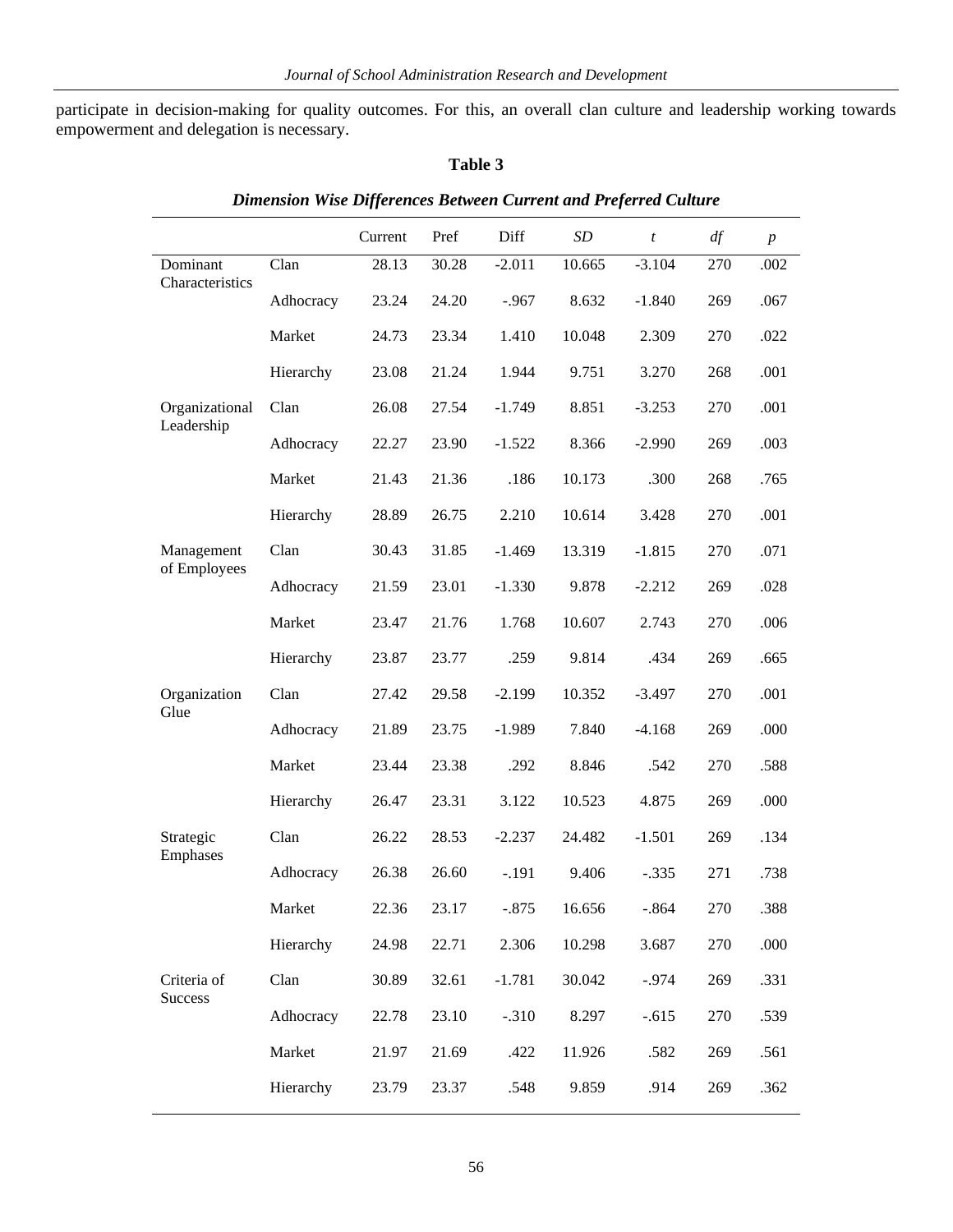This study highlights the need for leadership change from hierarchy to a better clan culture for driving our education beyond the 21st century. To create a proper environment for future academic institutions, nurturing human potential and developing human capital or intangible assets is necessary. The strategic emphases of the schools should be focused on such a vision. Leaders need to champion them by inspiring teachers and directing them towards common goals. The need for the right organizational culture in schools in fulfilling an institution's strategy is essential.

Future studies can investigate in-depth into leadership and the current strategies that schools follow to develop human capital and encourage innovation and growth of individuals and the organization. Such explorations may help to determine successful strategies to further improve school performance. In addition, the effect of interactions between each cultural dimension on the school's performance can be analyzed. Developing this knowledge can provide schools with the optimal strategies for their particular context.

Organizational culture has been studied in-depth in various sectors and across many countries. Such studies in academic institutions are often limited to universities. We proposed to study school culture in India, which coincides with the introduction of NEP 2020. A survey among school teachers revealed a predominance of clan culture and indicated that more of the same would continue in the future. This environment is necessary as the NEP indicates the need for inspiring teachers through empowerment and motivation.

## **REFERENCES**

- Banerjee, P. (2014). A study of effective team building in relation to organizational culture and organizational climate in universities in Delhi. *Higher Education for Future*, *1*(2), 211-225[. https://doi.org/10.1177/2347631114539892](https://doi.org/10.1177%2F2347631114539892)
- Berkemeyer, N., Junker, R., Bos, W., & Müthing, K. (2015). Organizational cultures in education: Theory-based use of an instrument for identifying school culture. *Journal for Educational Research Online*, *7*(3), 86-102.
- Beytekđn, O. F., Yalçinkaya, M., Doğan, M., & Karakoç, N. (2010) The organizational culture at The University. Educational Research Association. *The International Journal of Educational Researchers*, *2*(1), 1-13.
- Cameron, K. S., & Quinn, R. E. (2006). Diagnosing and changing organizational culture based on the competing values framework. Jossey Bass.
- Cameron, K. S., Quinn, R. E., DeGraff, J., & Thakor, A. V. (2006). New horizons in management. Competing values leadership: Creating value in organizations. Cheltenham, Edward Elgar Publishing. <https://doi.org/10.4337/9781847201560>
- Dedoussis, E. (2004). A cross-cultural comparison of organizational culture: evidence from universities in the Arab world and Japan. *Cross Cultural Management: An International Journal*, *11*(1), 15–34. https://doi.org/10.1108/13527600410797729
- Fralinger, B., & Olson, V. (2007). Organizational culture at the university level: A study using the OCAI instrument. *Journal of College Teaching & Learning (TLC)*, *4*(11). 85-97.<https://doi.org/10.19030/tlc.v4i11.1528>
- Jung, T., Scott, T., Davies, H. T., Bower, P., Whalley, D., McNally, R., & Mannion, R. (2009). Instruments for exploring organizational culture: A review of the literature. *Public administration review*, *69*(6), 1087-1096. https://doi.org/10.1111/j.1540-6210.2009.02066.x
- Kheir-Faddul, N., Bibu, N., & Nastase, M. (2019). The principals' perception of their values and the organizational culture of the junior high schools in the Druze sector. *Revista de Management Comparat International*, *20*(3), 210-225. [https://doi.org/1](https://doi.org/10.1111/j.1540-6210.2009.02066.x)0.24818/RMCI.2019.3.210
- Maria, U., Istvan, K. A., & Julia, H. (2017). Students′ perception of organization culture at a faculty of science and technology. *Studia Universitatis "Vasile Goldis" Arad–Economics Series*, *27*(1), 41-54. https://doi.org/10.1515/sues-2017-0004
- MHRD. (2020, August 5). National education policy 2020. Retrieved January 22, 2021, from https://www.mhrd.gov.in/sites/upload\_files/mhrd/files/NEP\_Final\_ English\_0.pdf
- Muijs, D. (2011). Leadership and organizational performance: From research to prescription? *International Journal of Educational Management*, *25*(1), 45–60. https://doi.org/10.1108/09513541111100116
- Nazir, N. A., & Lone, M. A. (2008). Validation of Denison's model of organisational culture and effectiveness in the Indian context. *Vision: The Journal of Business Perspective*, *12*(1), 49–58.<https://doi.org/10.1177/097226290801200107>
- Niemann, R., & Kotzé, T. (2006). The relationship between leadership practices and organizational culture: An education management perspective. *South African Journal of Education*, *26*(4), 609-624.
- OCAI online. (n.d.). *About the Organizational Culture Assessment Instrument (OCAI)*. Retrieved January 22, 2021, from https://www.ocai-online.com/about-the-Organizational-Culture-Assessment-Instrument-OCAI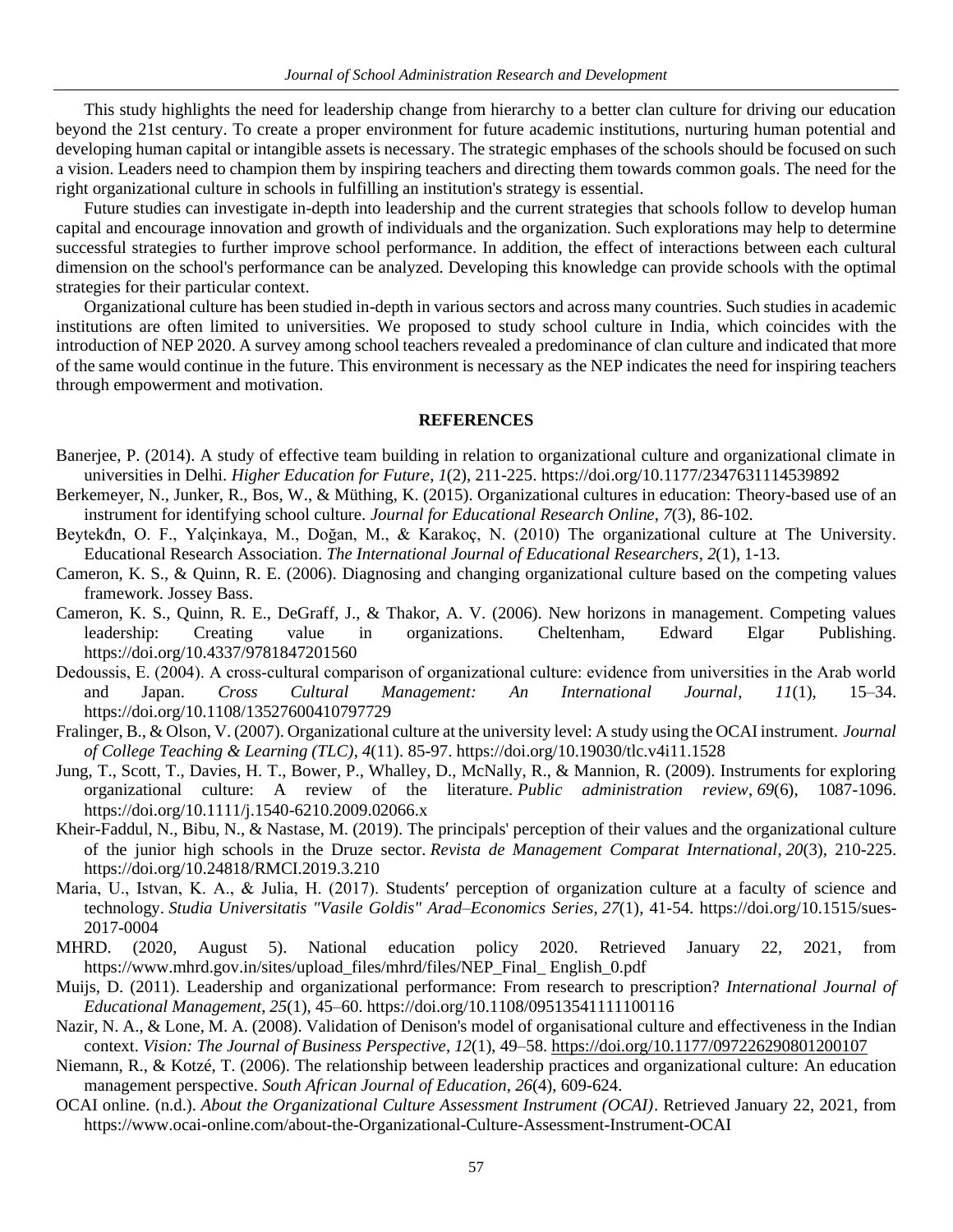- Ponnuswamy, I., & Manohar, H. L. (2014). Learning organization culture and knowledge performance in social work academic departments. *The Indian Journal of Social Work*, *75*(3), 391-408.
- Quinn, R. E., & Rohrbaugh, J. (1983). A spatial model of effectiveness criteria: Towards a competing values approach to organizational analysis. *Management Science*, *29*(3), 363-377. https://www.jstor.org/stable/2631061
- Raj, R., Tiwari, G. K., & Rai, P. K. (2019). Assessing the predictive strengths of school organizations and organizational cultures in interdependent happiness of the secondary school teachers. *IAHRW International Journal of Social Sciences Review*, *7*(6), 1093-1101.
- Ramachandran, S. D., Chong, S. C., & Ismail, H. (2011). Organizational culture. *International Journal of Educational Management*, *25*(6), 615-634.<https://doi.org/10.1108/09513541111159086>
- Roy, D. (2020). Development and validation of an empirical model-based instrument to measure empathy-driven organizational cultures in Indian schools. *Management and Labour Studies*, *45*(4), 471-499. https://doi.org/10.1177/0258042X20939016
- Schein, E. H. (1984). Coming to a new awareness of organizational culture. *Sloan Management Review*, *25*(2), 3-16.
- Van der Vyver, C. P., Van der Westhuizen, P. C., & Meyer, L. W. (2014). Caring school leadership: A South African study. *Educational Management Administration & Leadership*, *42*(1), 61-74. [https://doi.org/10.1177/1741143213499257](https://doi.org/10.1177%2F1741143213499257)
- Zakharova, L., Shilova, L., Gadbedji, Z., & Zhu, L. (2020). Organizational cultures of vocational schools and enterprises in Russia, China and Iran as perceived by students and teachers. *Educational Studies*, (3), 234-254. https://doi.org/10.17323/1814-9545-2020-3-234-254
- Zhu, C., & Engels, N. (2014). Organizational culture and instructional innovations in higher education. *Educational Management Administration & Leadership*, *42*(1), 136–158. https://doi.org/10.1177/1741143213499253

**JOSEPH CHACKO CHENNATUSERRY,** PhD, is a professor at CHRIST (Deemed to be University), Bengaluru in the Department of International Studies, Political Science and History. He had his studies in Philosophy, Theology and History from different institutions in India. He had conducted 23 workshops on Organizational Culture and Work Values and its relation to Organizational Performance in Educational Institutions to Principals of Higher Education Institutions and Senior faculty members. His articles were published in IBA Journal of Management and Leadership, International Journal of Business Excellence, Maritime Affairs: Journal of Maritime Foundation of India and Journal of Dharma. His research interests are Maritime History, Organizational Culture, Work Values and Institutional Success; Education in India and Archival Sources and its Restoration. Email: [josecc@christuniversity.in](mailto:josecc@christuniversity.in)

**N. ELANGOVAN,** PhD, is an Associate Professor in the School of Business and Management at Christ (Deemed to be University), Bengaluru, India. He also coordinates the PhD Program at the school. He was earlier the Director of National Institute of Fashion Technology (NIFT), Kannur Campus. He comes to academics after a long experience in running a textile business. He earned a PhD in Management Science from Anna University, Chennai, India. He holds an MBA from Pondicherry University and an MSc in Psychology. He also holds BE in Mechanical from Bharathiar University and a BA in psychology from Madras University. He has published in journals including International Journal of enterprise resource planning, and International Journal of Innovation and Technology Management. His research interest is in Strategic Information Systems, Entrepreneurship, Design and innovation, and consumer behavior studies. Email: [elangovan.n@christuniversity.in](mailto:elangovan.n@christuniversity.in)

**LOUIS GEORGE,** PhD, is a professor at CHRIST (Deemed to be University), Bengaluru in the Department of Chemistry. He had his studies in Chemistry and Education from various universities in India and obtained PhD in education from Bangalore University and PhD in chemistry from MS University Tirunelveli, India. His articles were published in Canadian Social Science, Academic Leadership Journal, European Journal of Educational Sciences (EJES), Journal of Molecular Structure, Journal of the Electrochemical Society, Food chemistry and many more. His research interests are organizational culture, organizational commitment and leadership in education, organic synthesis, photophysical studies and electro analytical chemistry. Email: [louis.george@christuniversity.in](mailto:louis.george@christuniversity.in)